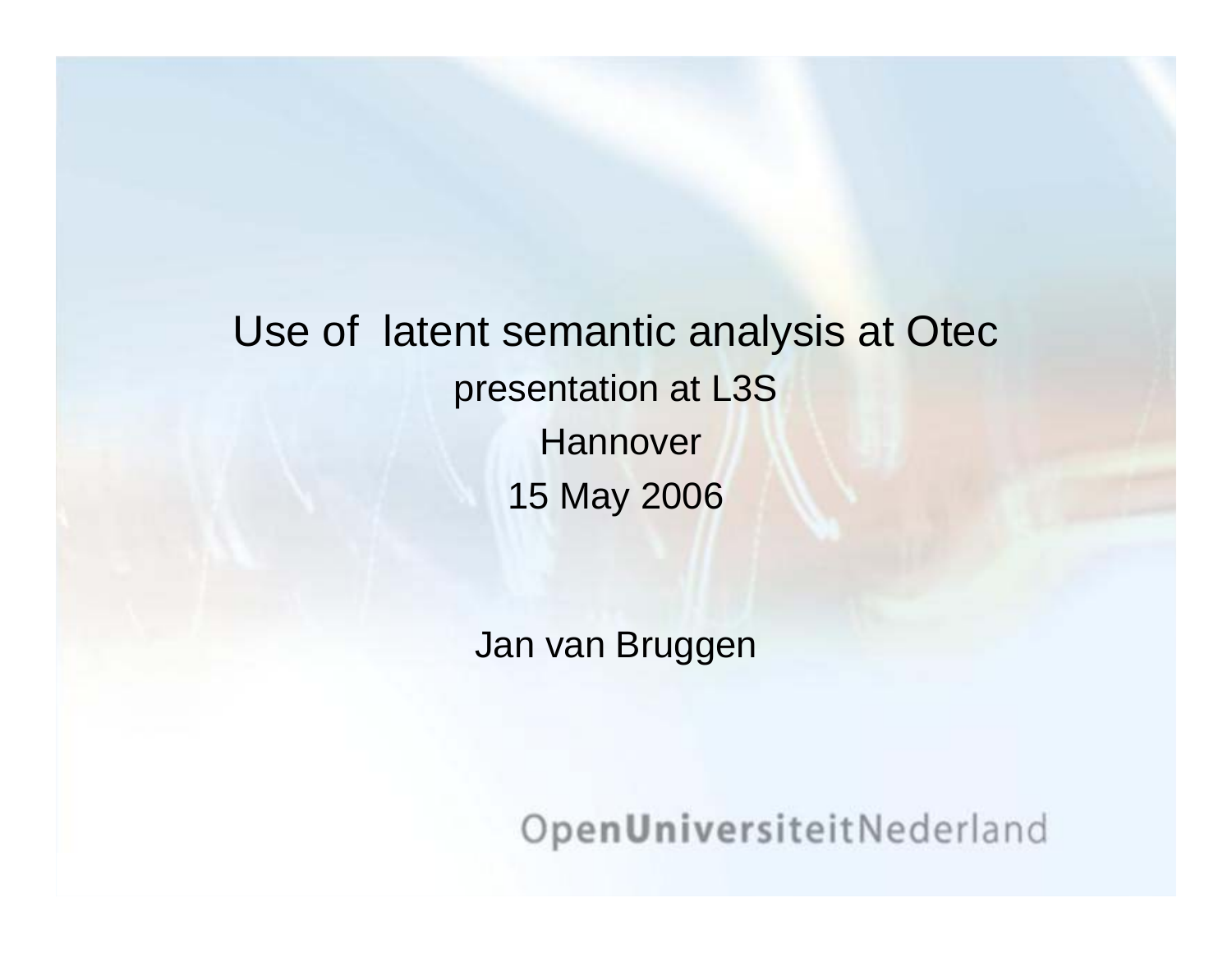# **Outline**

- -**Background**
- -LSA in a nutshell
- - Applications
	- -Positioning and APL
	- -- Question answering and community formation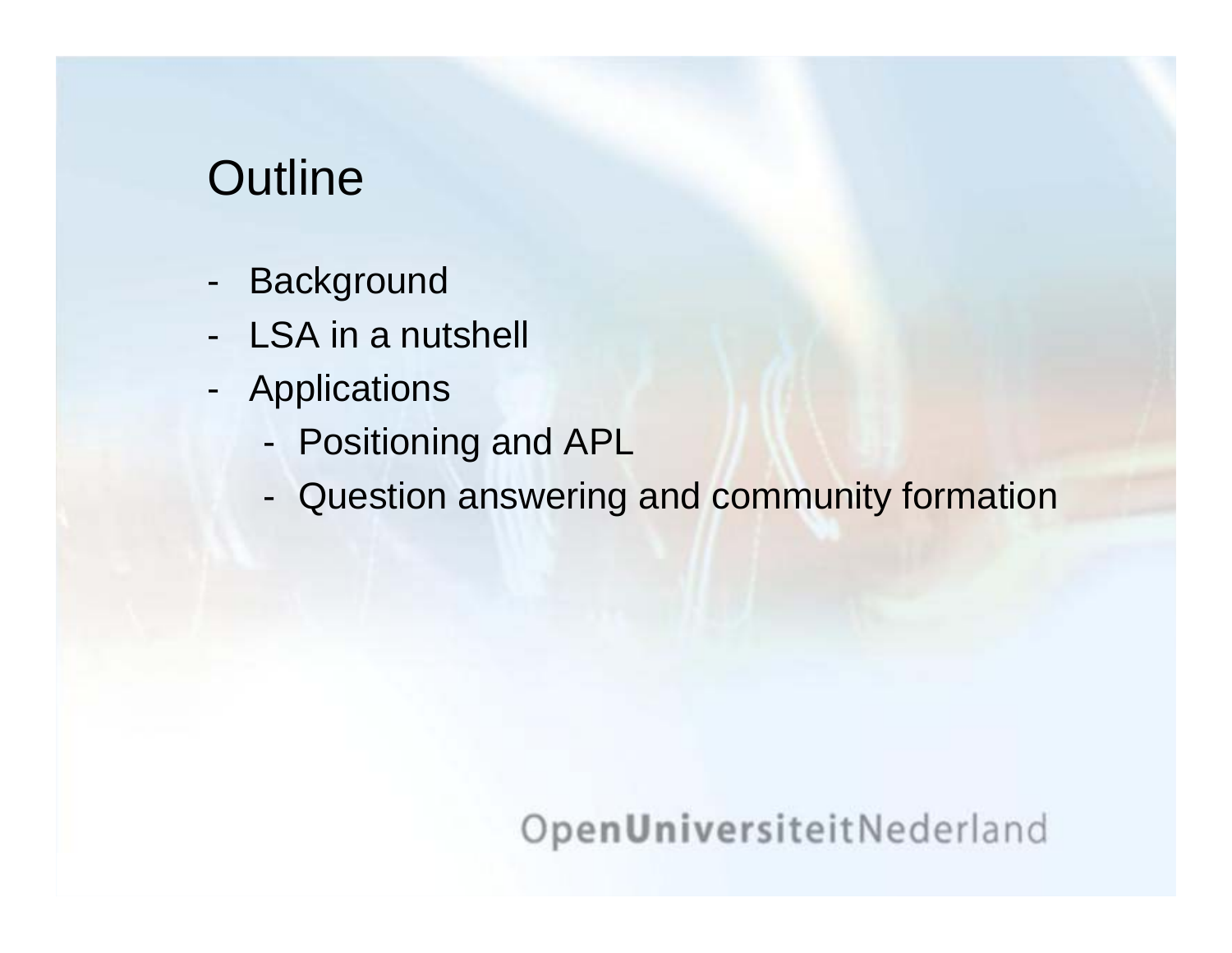## **Background**

- - Otec development program
	- -- Learning networks
	- -- Bottom-up / data-driven
- - Methodology
	- -- IT tools and technique
	- -Psychological research methods
- LSA
	- Data driven
	- -- Latent variables explain data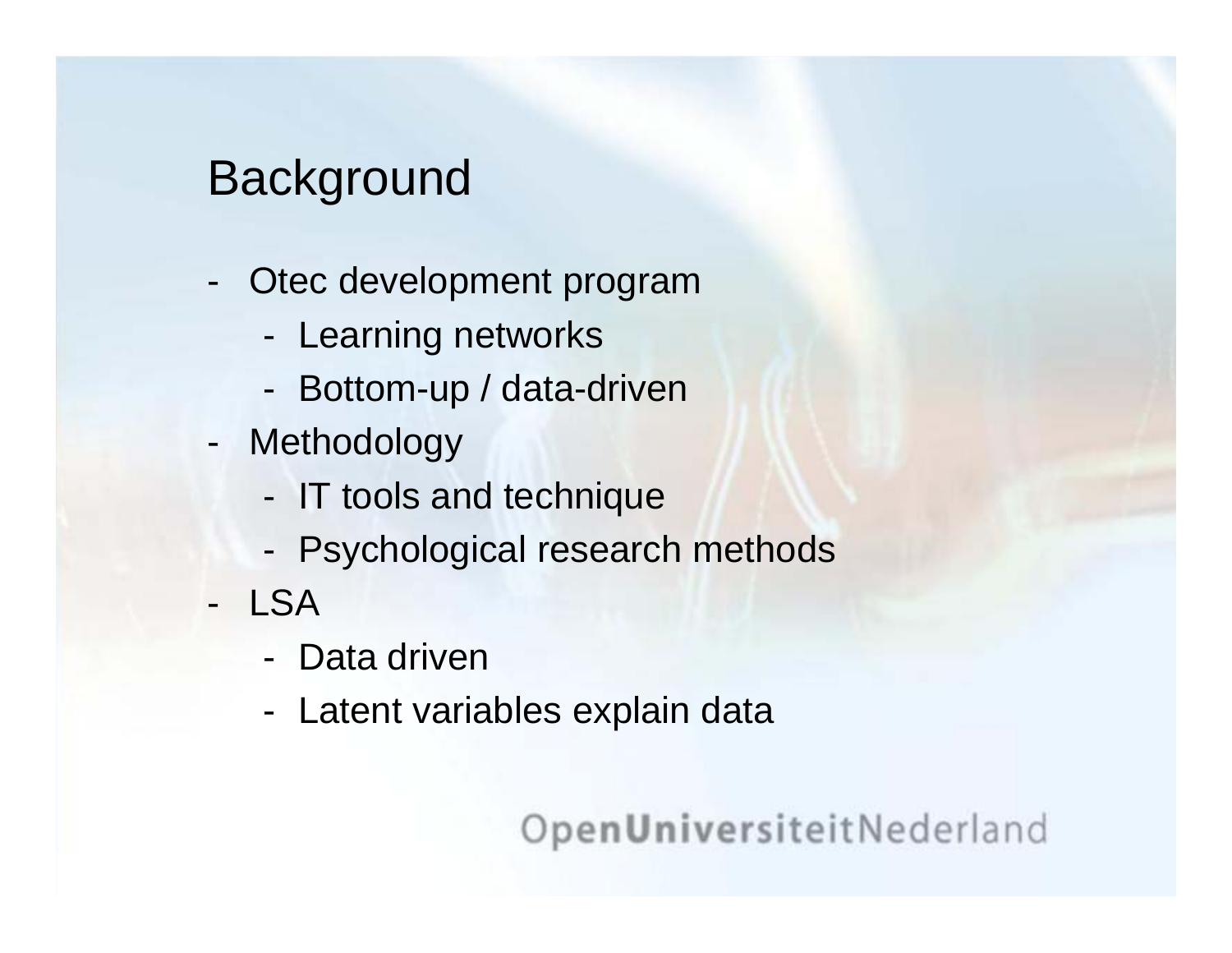## Latent semantic analysis is like ...

- Principal component analysis / factor analysis
	- Symmetric matrix **M -** correlations
	- Factor analysis: insert communalities
	- Eigenvalue en eigenvectors
	- **M = UΛ U'**
	- **Λ** is diagonal matrix with sorted eigenvalues
	- Reproduction: remove smallest eigenvalues in **Λ** and columns and rows in **U** and **U'**
	- Rotate and interpret factor solution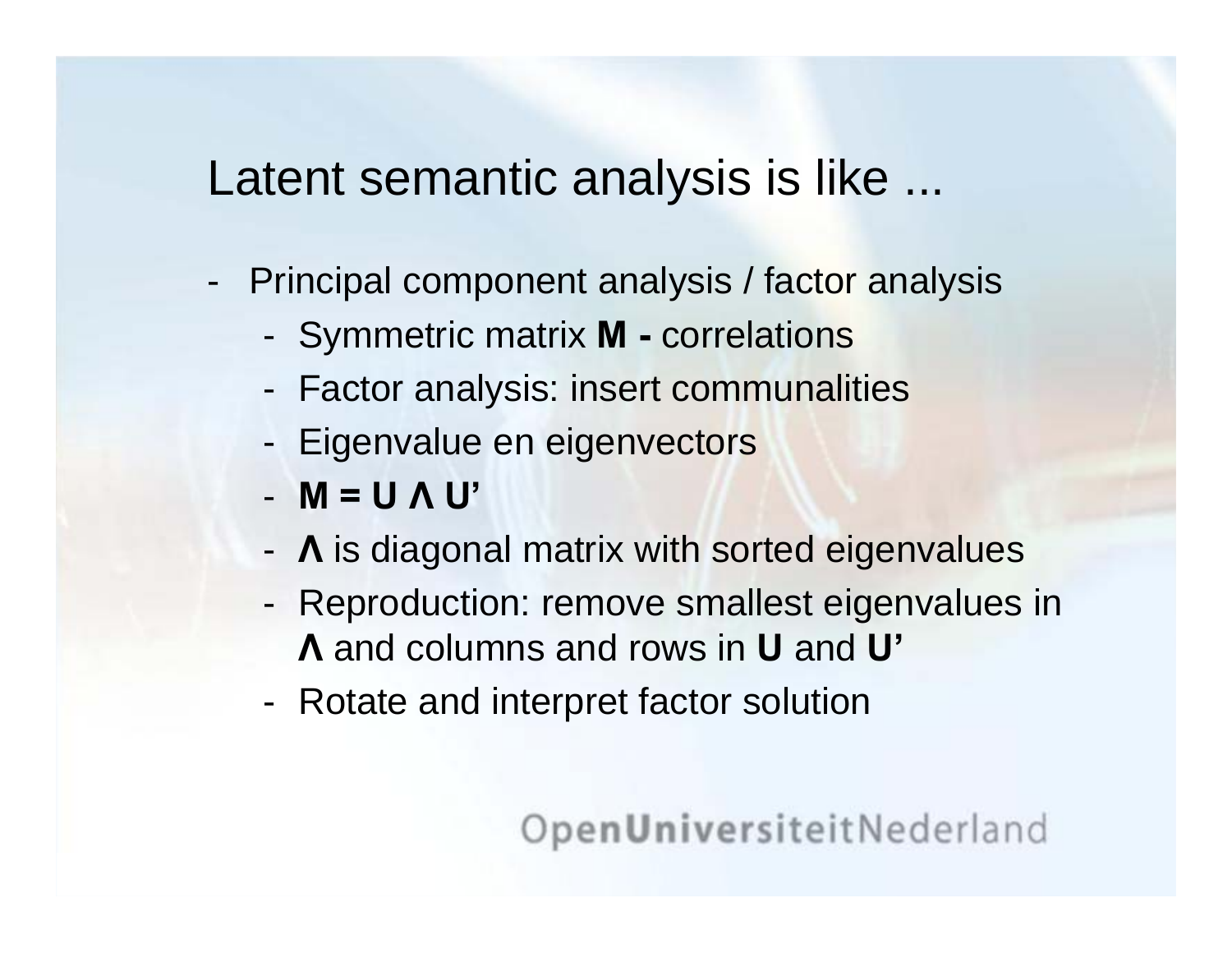## Latent semantic analysis

- Asymmetric matrix (data-matrix)
	- Terms by documents
	- Word frequencies
- Singular value decomposition: **D = L S R'**
- -LSA: reproduction based on a model with less dimensions
- If**M** <sup>=</sup>**DD'** then no difference with PCA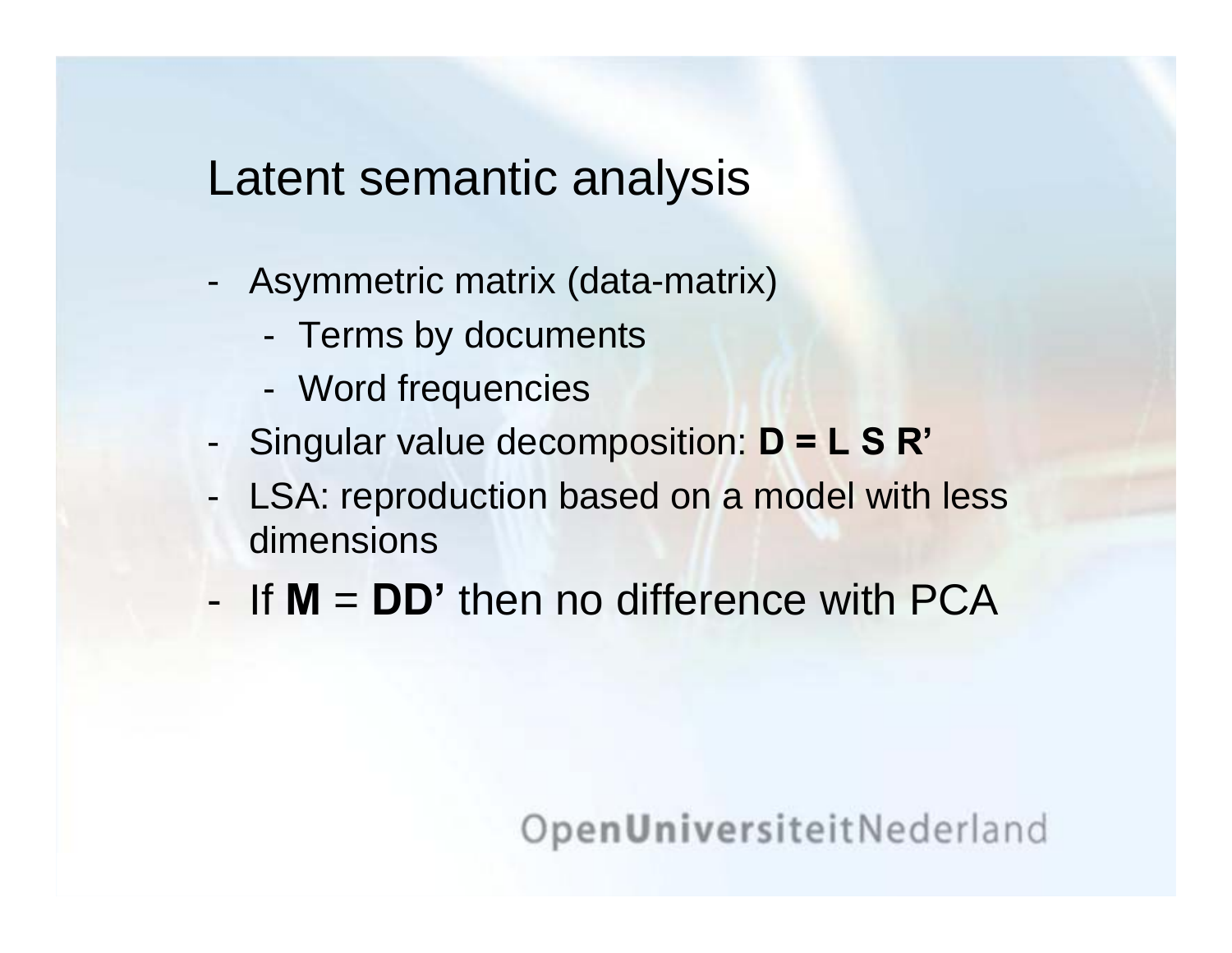## Application areas

- -Document retrieval (LSI)
- -Cognitive science
	- Semantics of text (Kintsch)
	- Concept learning
- Education
	- Essay rating
	- Selection and sequencing of material
	- W ritin g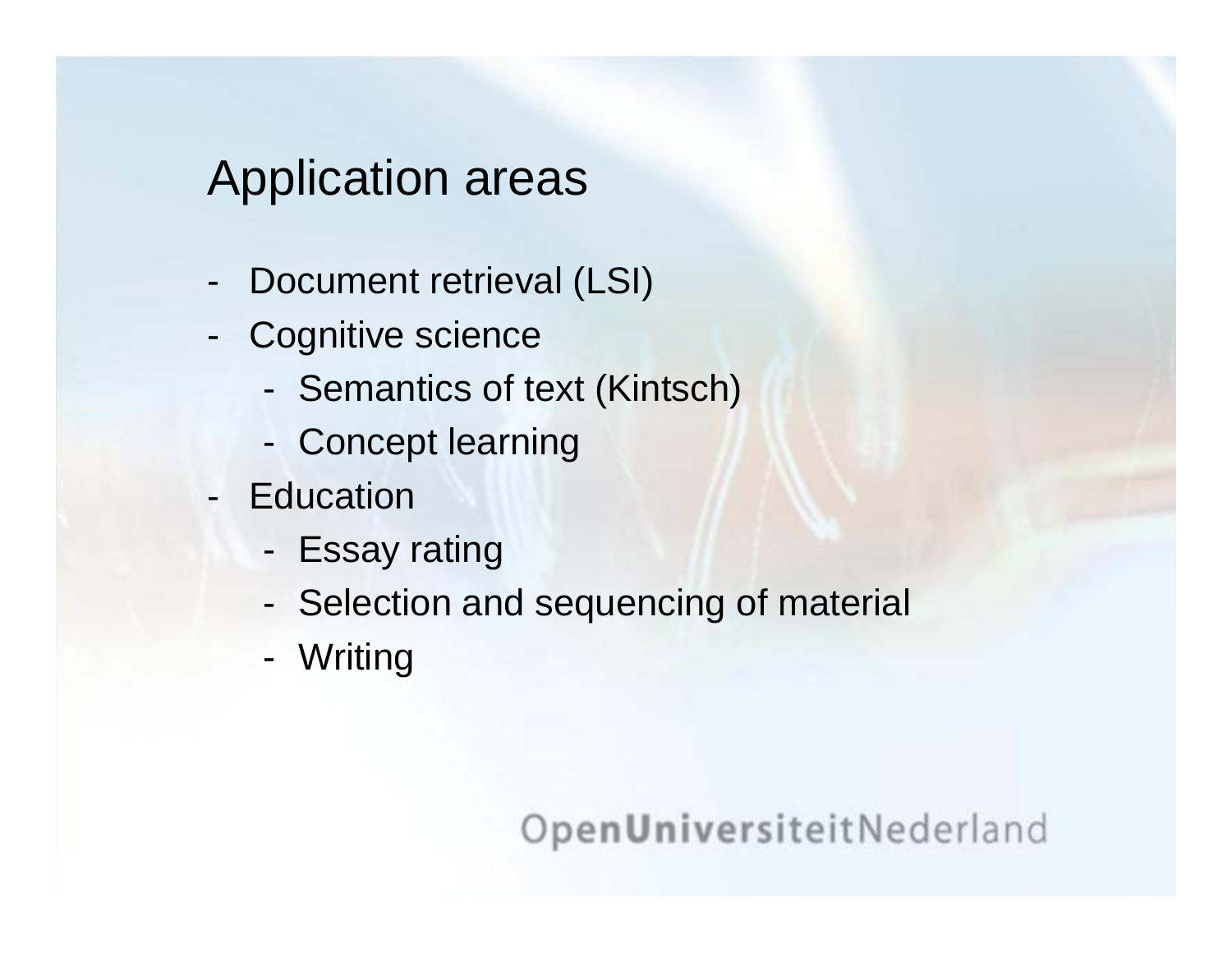## Application domains

#### **Document retrieval**

- -Large corpora
- -**Heterogeneous**
- -High-dimensional

#### **Educational uses**

- -Small corpora
- -Homogeneous
- -Low dimensional

#### **Methods:**

Minimum size o f corpus Number of dimensions to retain Term frequency measure Filtering nois e words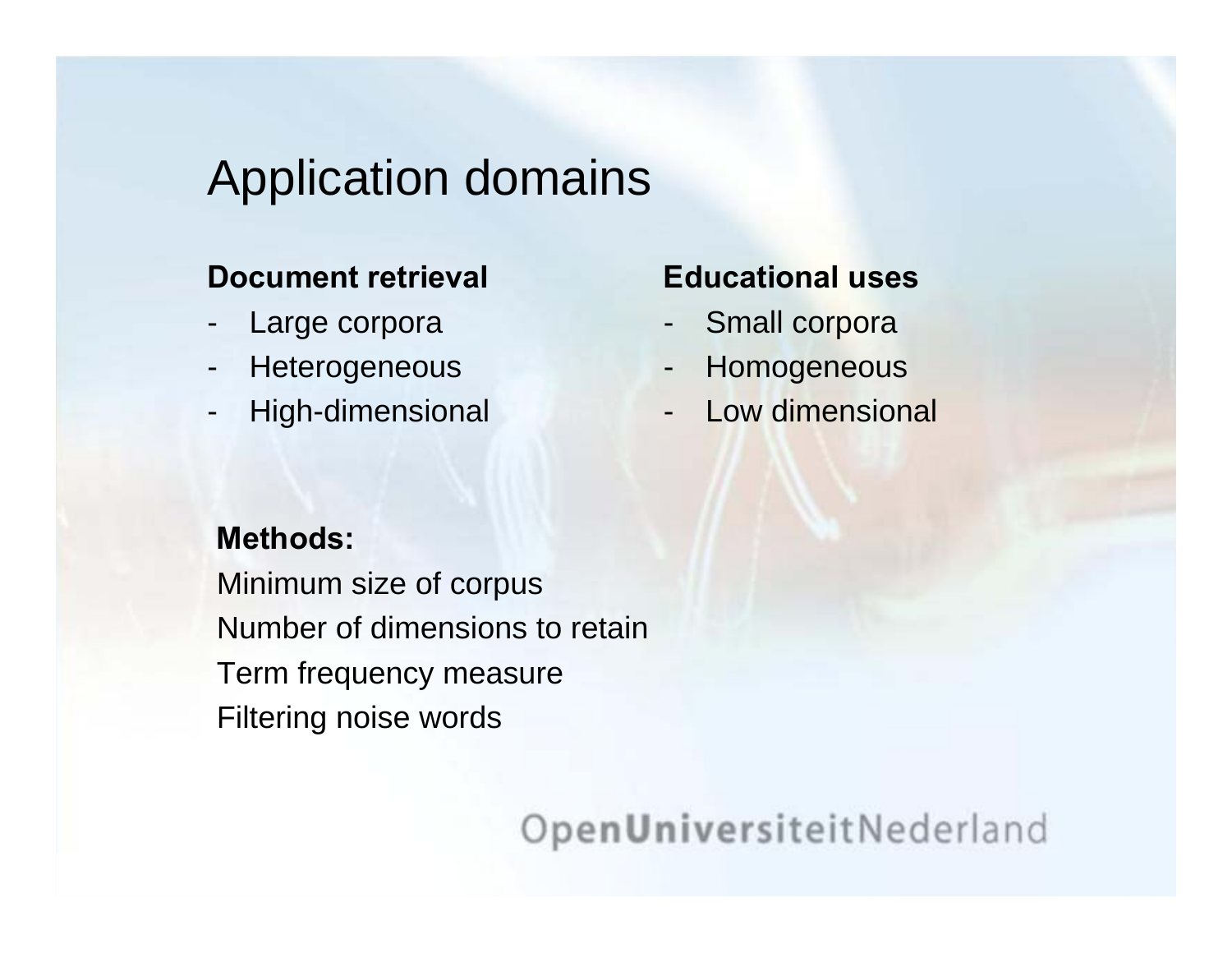## Methodological considerations

- -LSA is not a statistical method
- -SVD is a least squares technique
- -Error rulez!
	- x = True(x) + error
	- covariance(xy) = covar(True(x)True(y))
	- correlation = cov(xy) / sqrt(varx.vary)
	- Thus: the better you reproduce the data, the worse your correlations get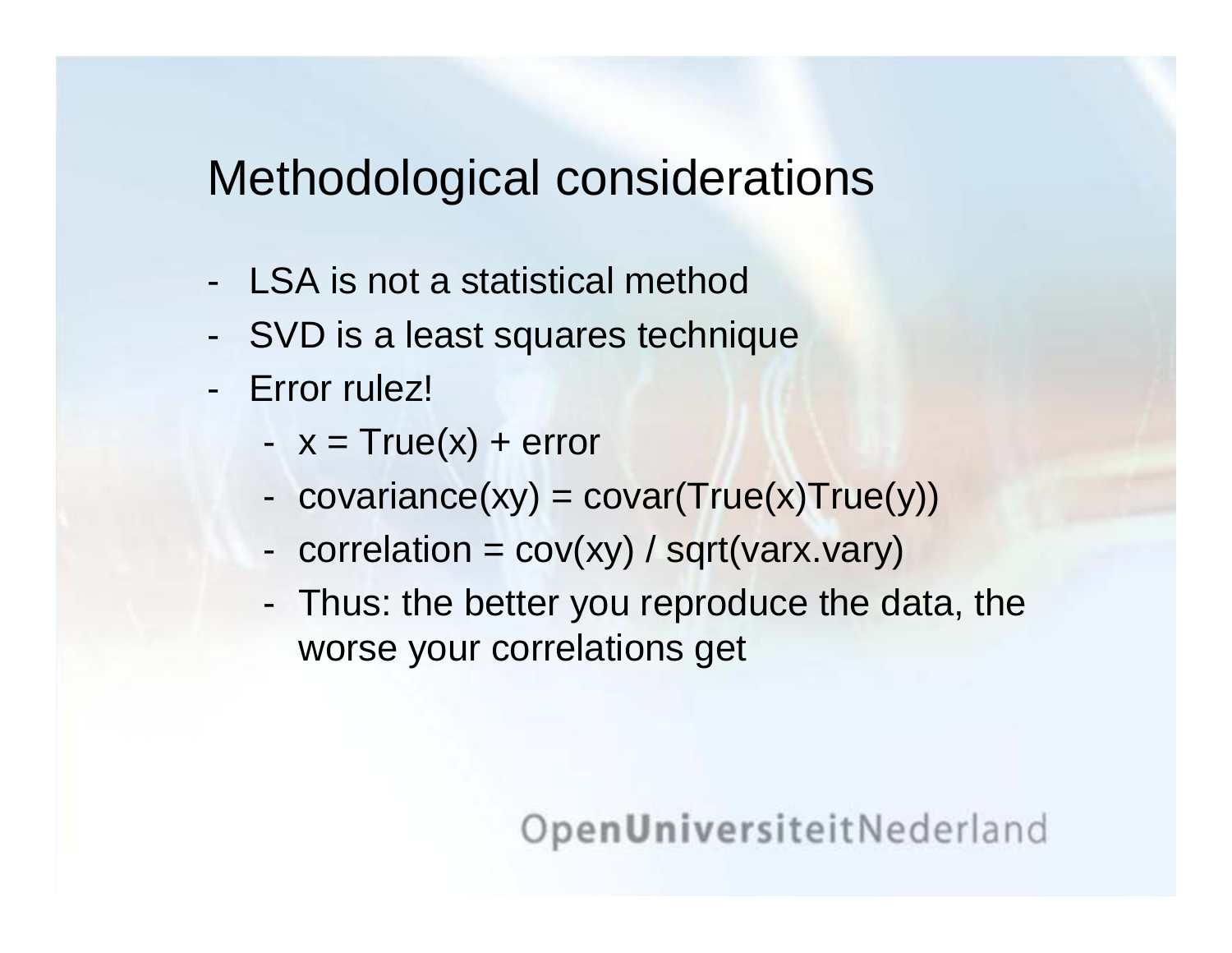## Example

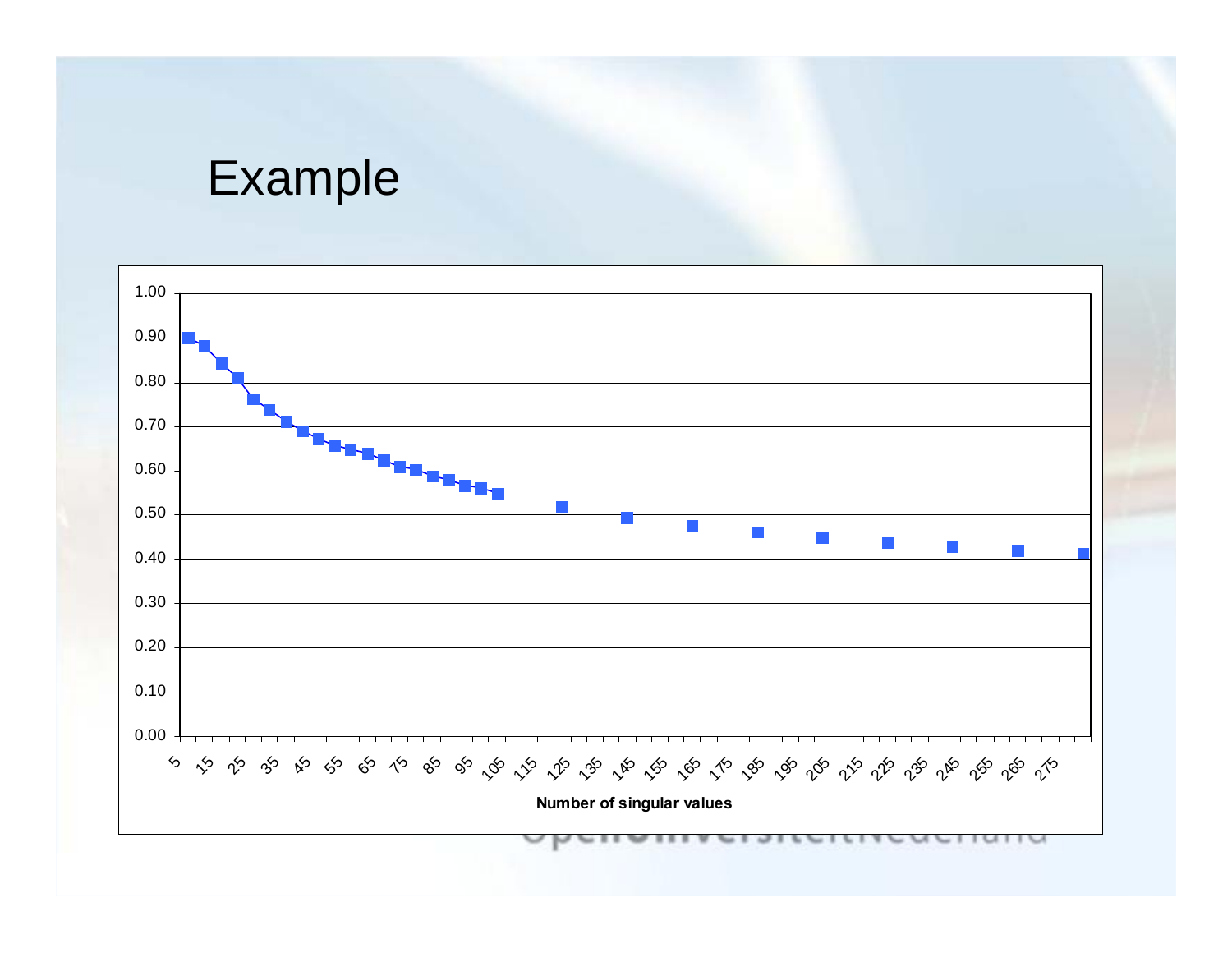### Explained variance and # SVs

Reliability limits explained variance (.80 is good!)

$$
\frac{\sum x^2}{n} - M^2 \qquad \sum s^2 = \sum x^2
$$

Approximate variance by SSQ(sv) Determine bandwidth for number of SVs Still filtering (stopping) is often needed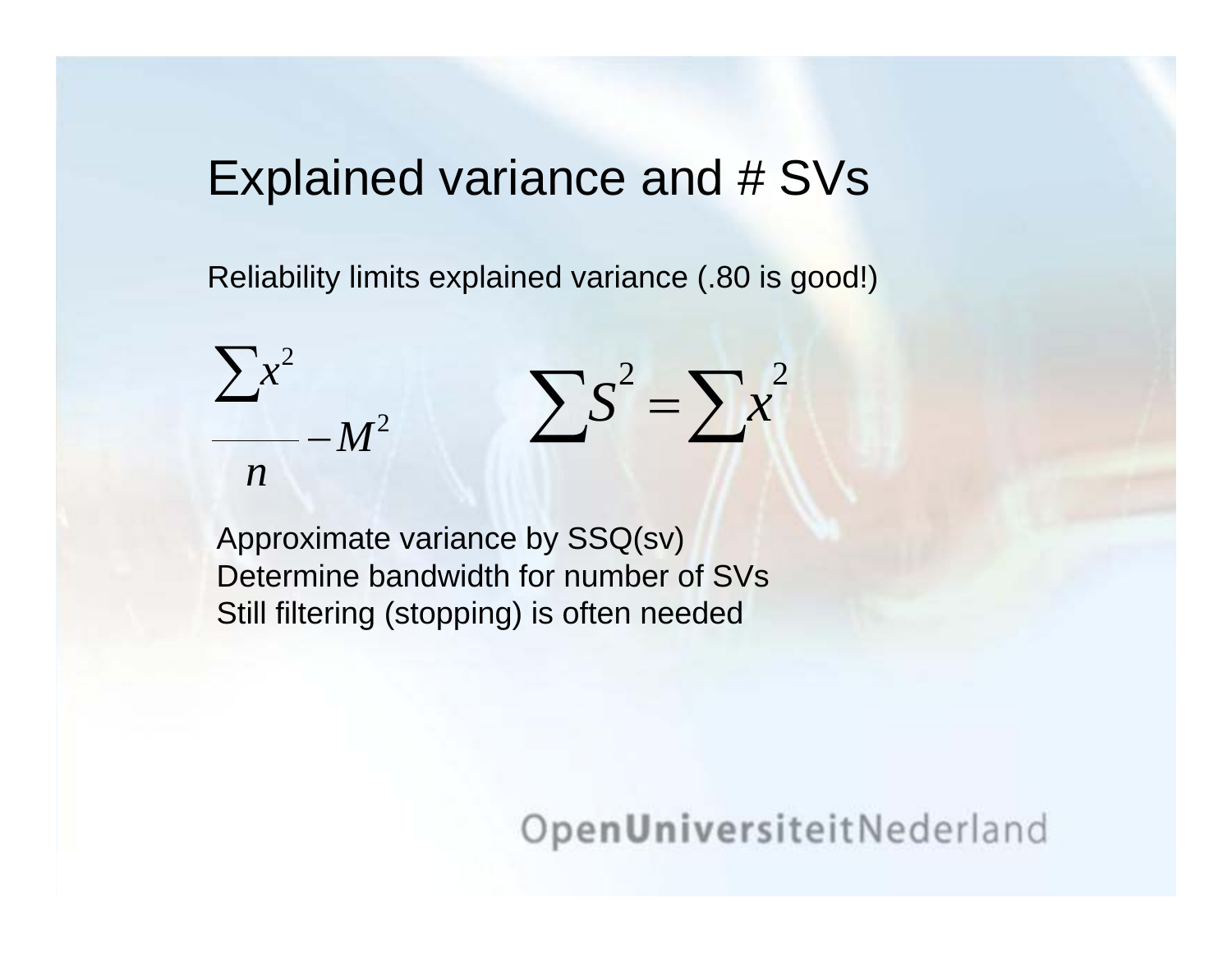## Effect of stopping

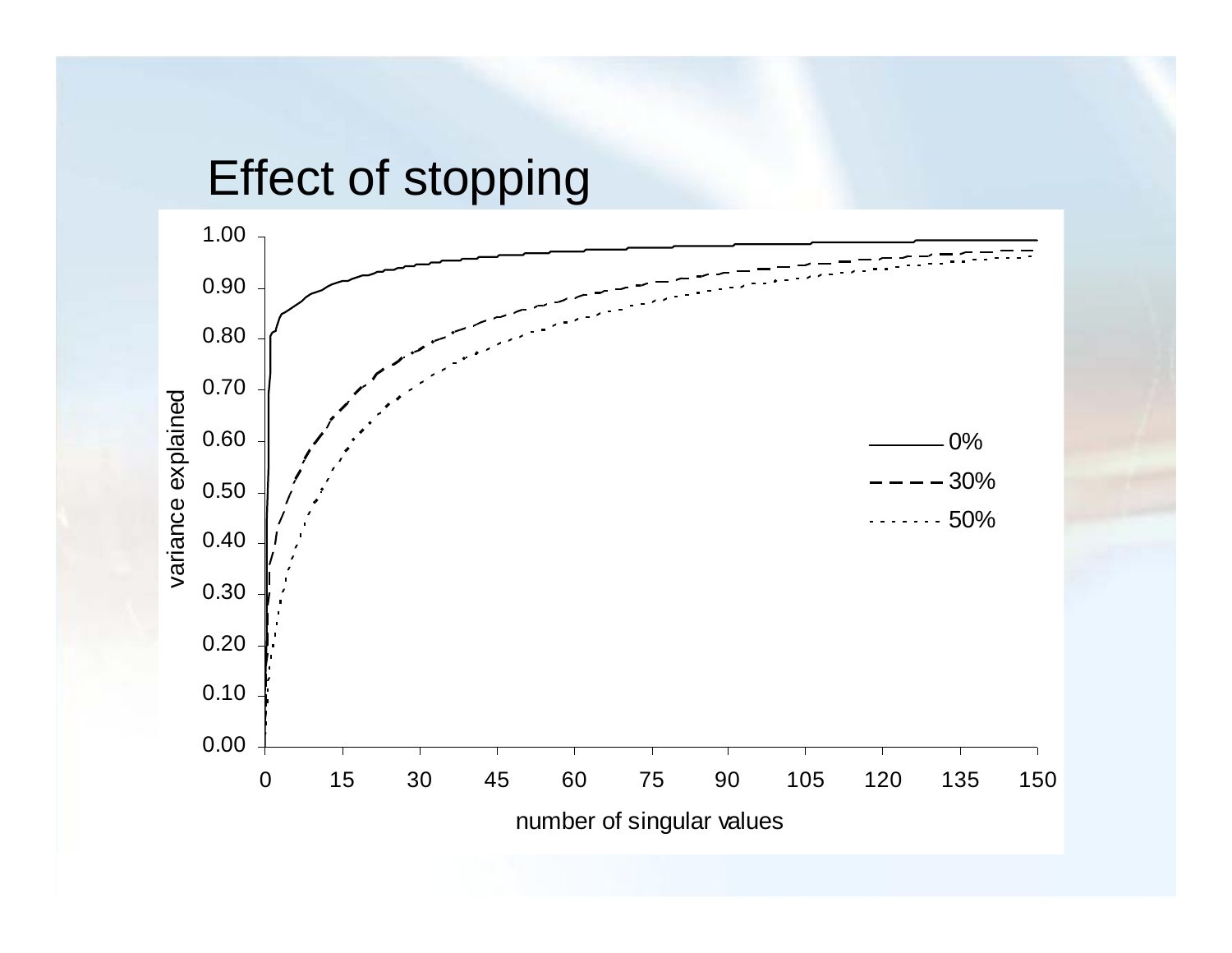# **Positioning**

- - Positioning and APL
	- -- The APL problem
	- -- Equivalence of outcomes
- -- Content as a proxy for outcomes
- - Performance:
	- -Discriminate like an expert
	- -- Explain sufficient variance
- -**Trial**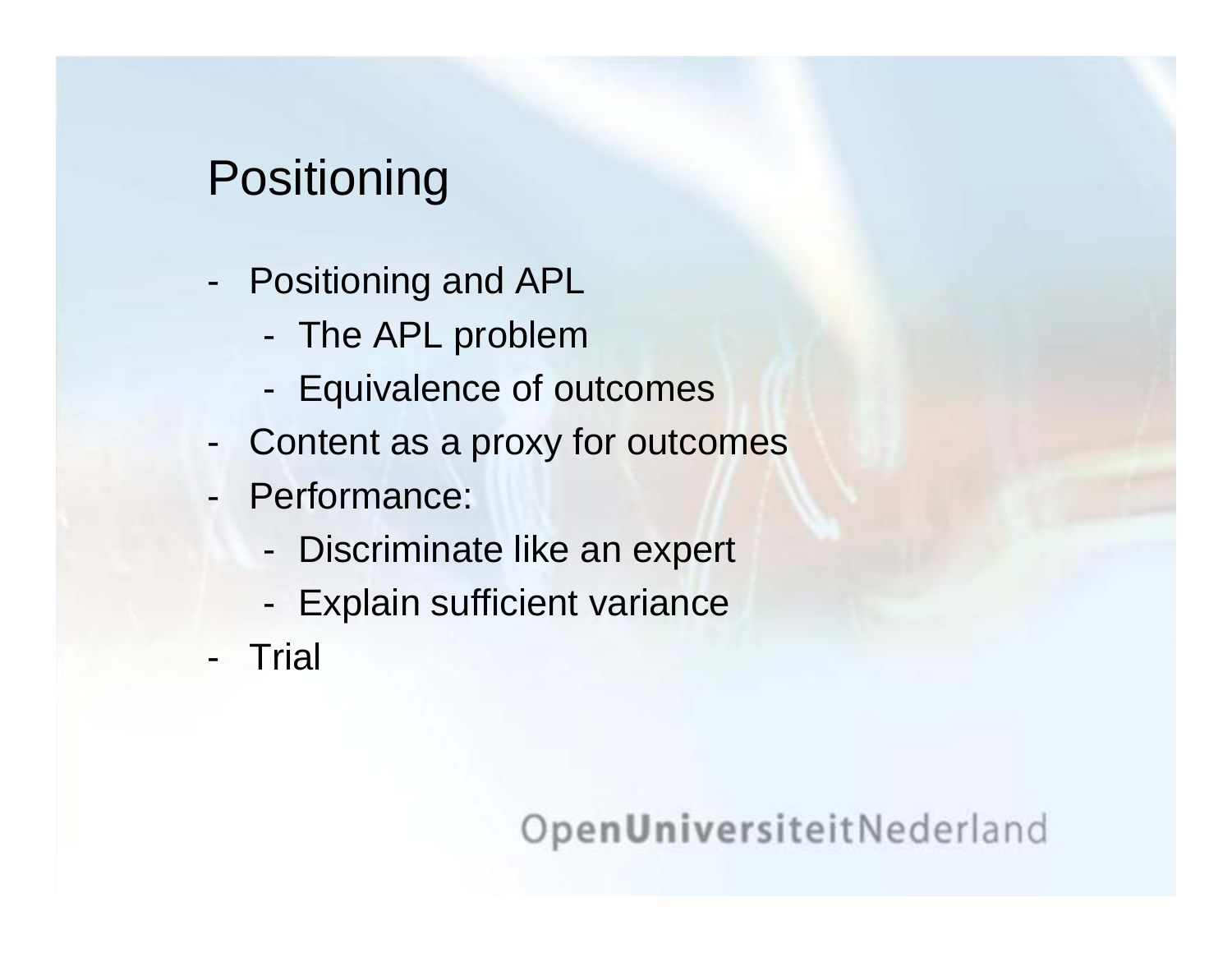#### **Results**

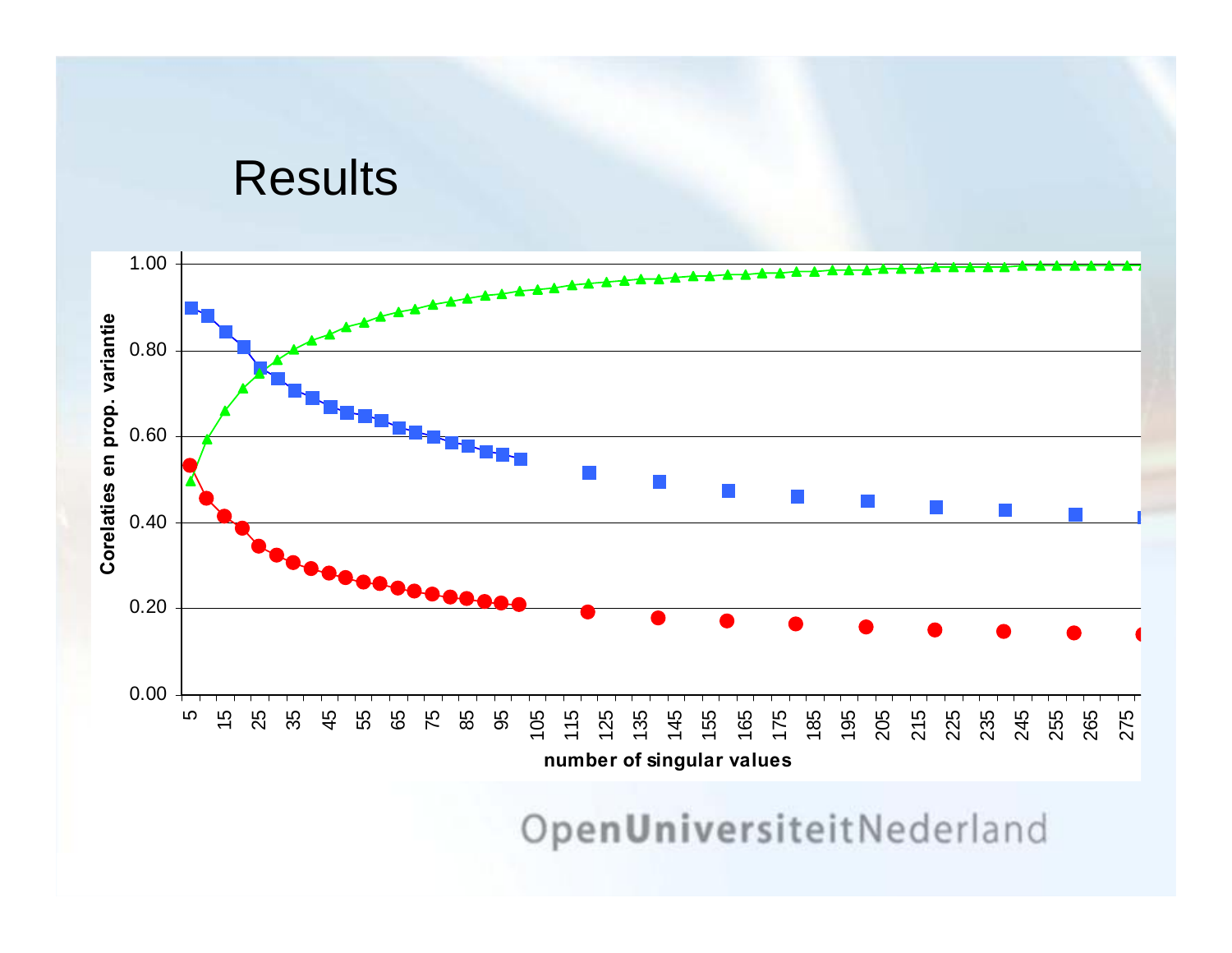## Ad-hoc community formation

- -Reduce tutor load
- -Question answering by peers
- -Find relevant documents
- -Find relevant peers
- -Create ad-hoc community to answer the question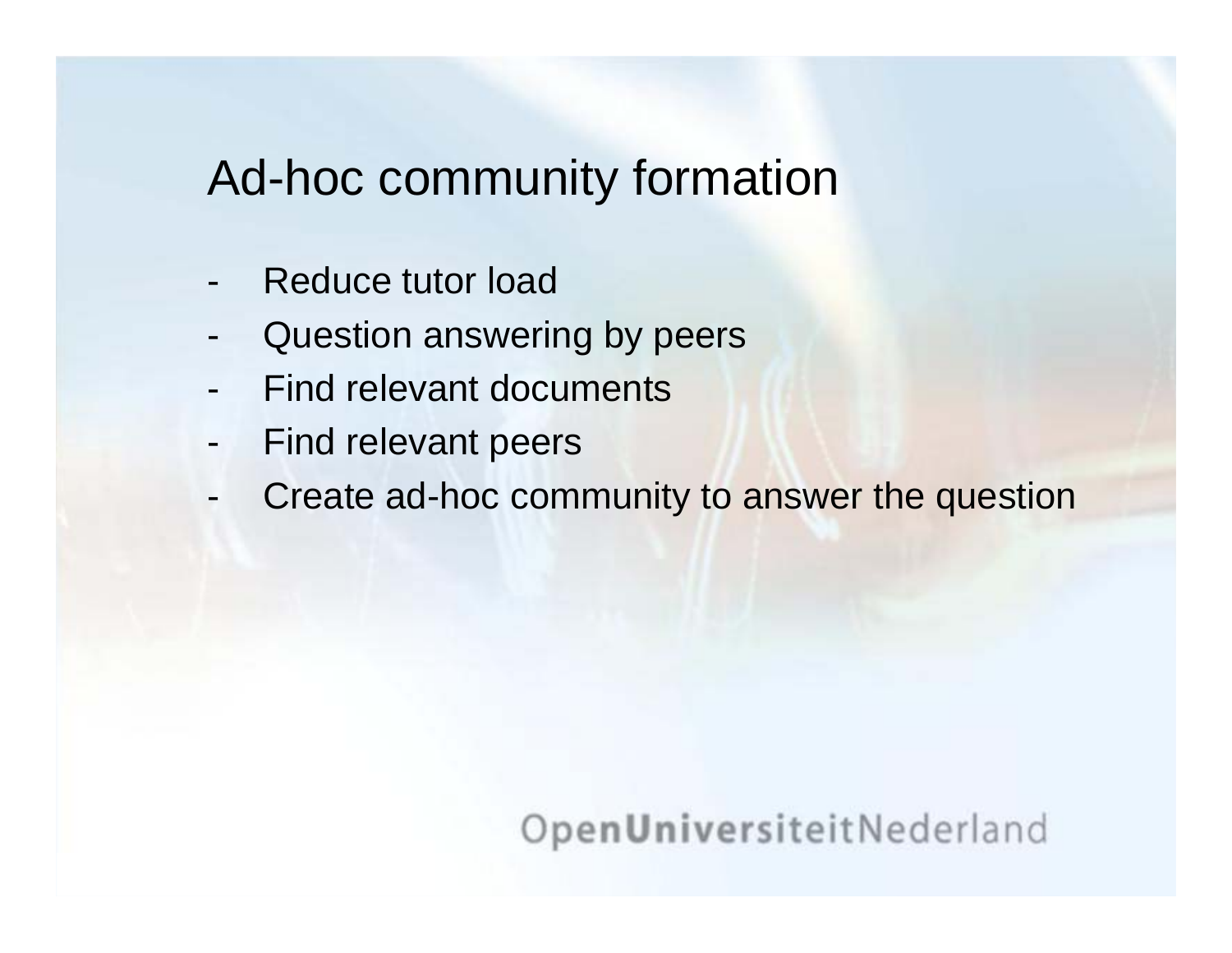## **Methods**

- -Internet course
- - Match assessment questions to three best fitting course elements
- -Compare to expert match
- -Stepwise optimization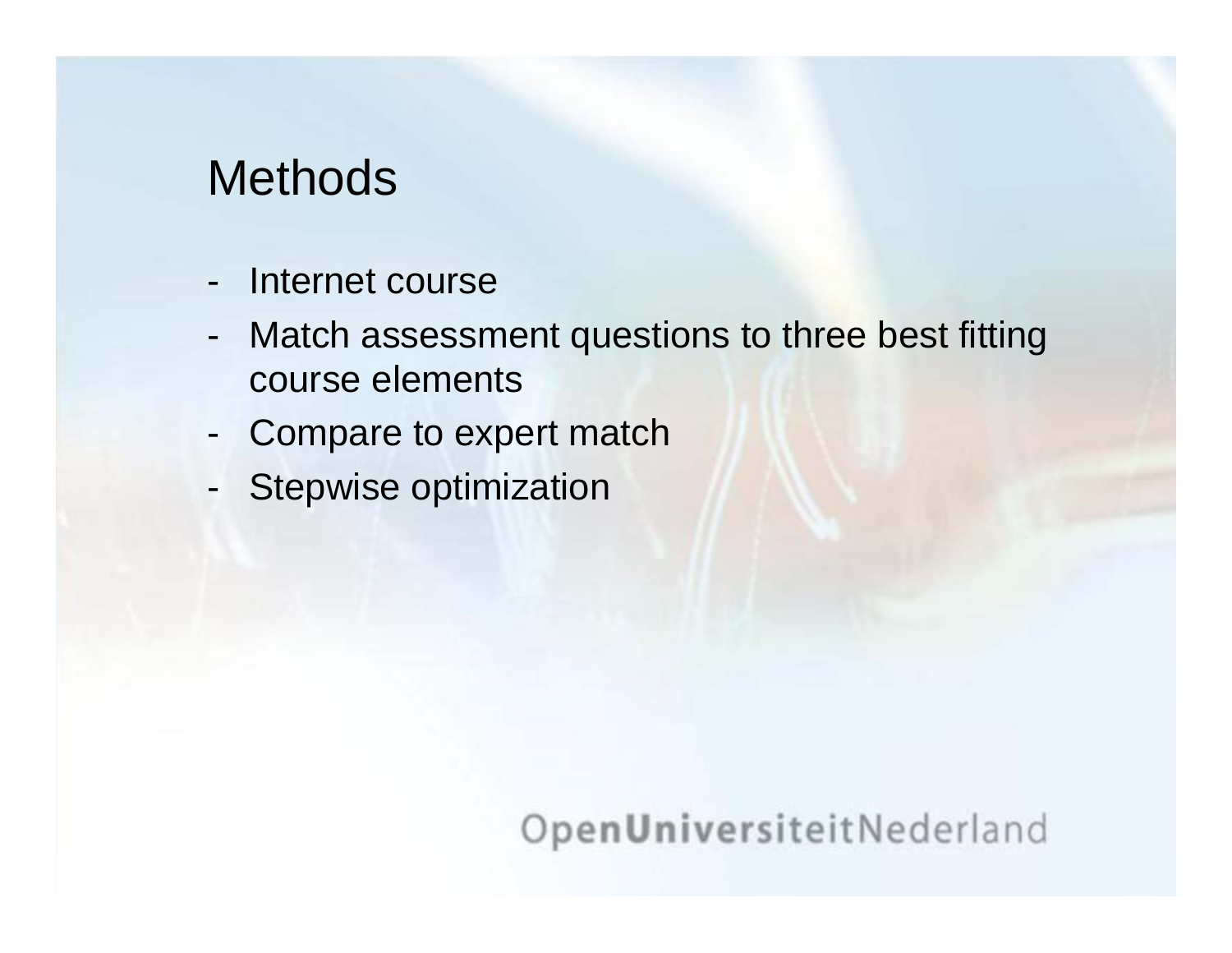### Results